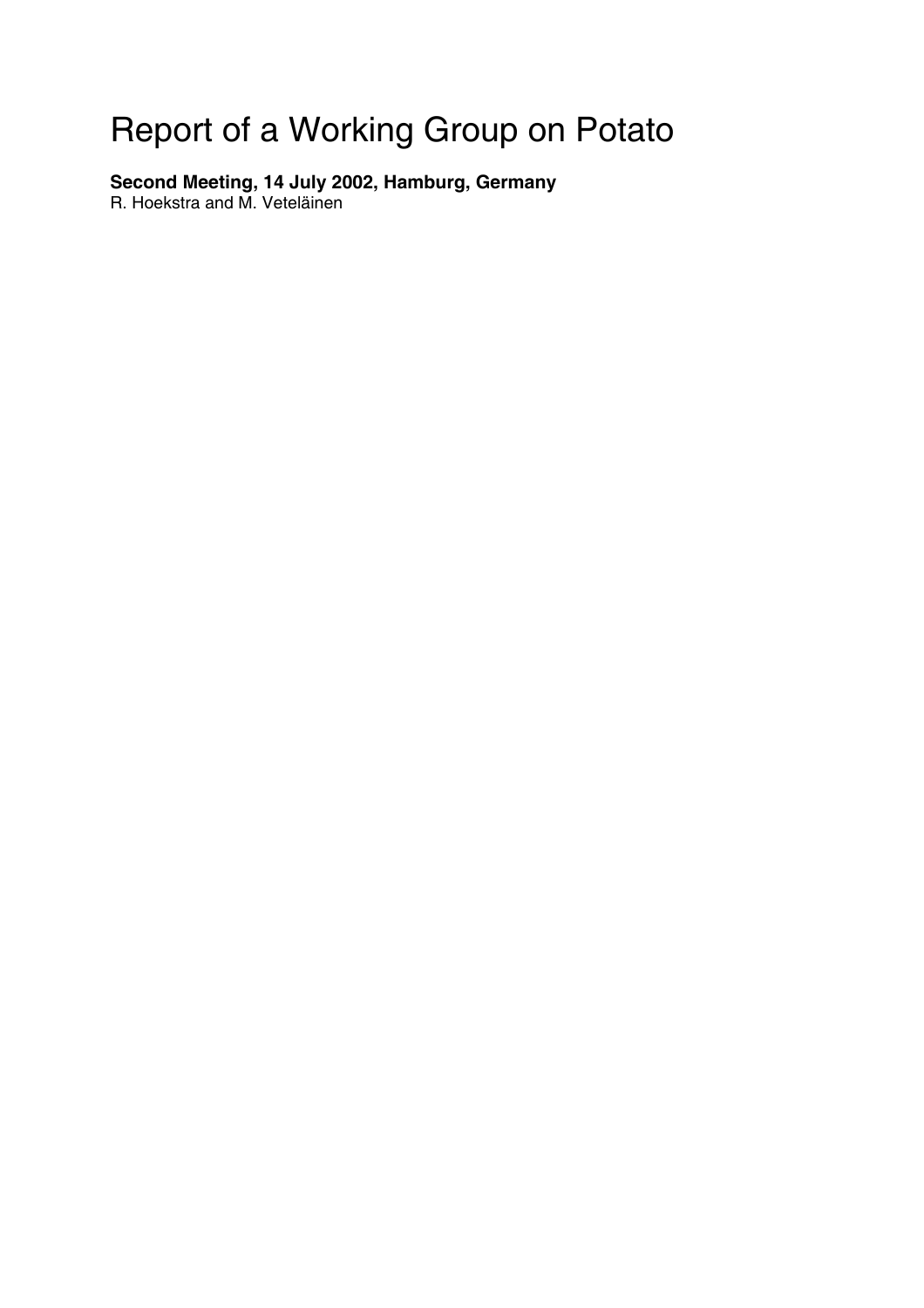# **CONTENTS**

| <b>EXECUTIVE SUMMARY</b>         | 1                    |
|----------------------------------|----------------------|
| <b>Introduction</b>              | 1                    |
| <b>Databases</b>                 | $\blacktriangleleft$ |
| <b>Management of collections</b> | $\mathbf{2}$         |
| <b>Future prospects</b>          | $\mathbf{2}$         |
|                                  |                      |
|                                  |                      |

| <b>APPENDICES</b>                        |  |
|------------------------------------------|--|
| Appendix I. Agenda                       |  |
| <b>Appendix II. List of Participants</b> |  |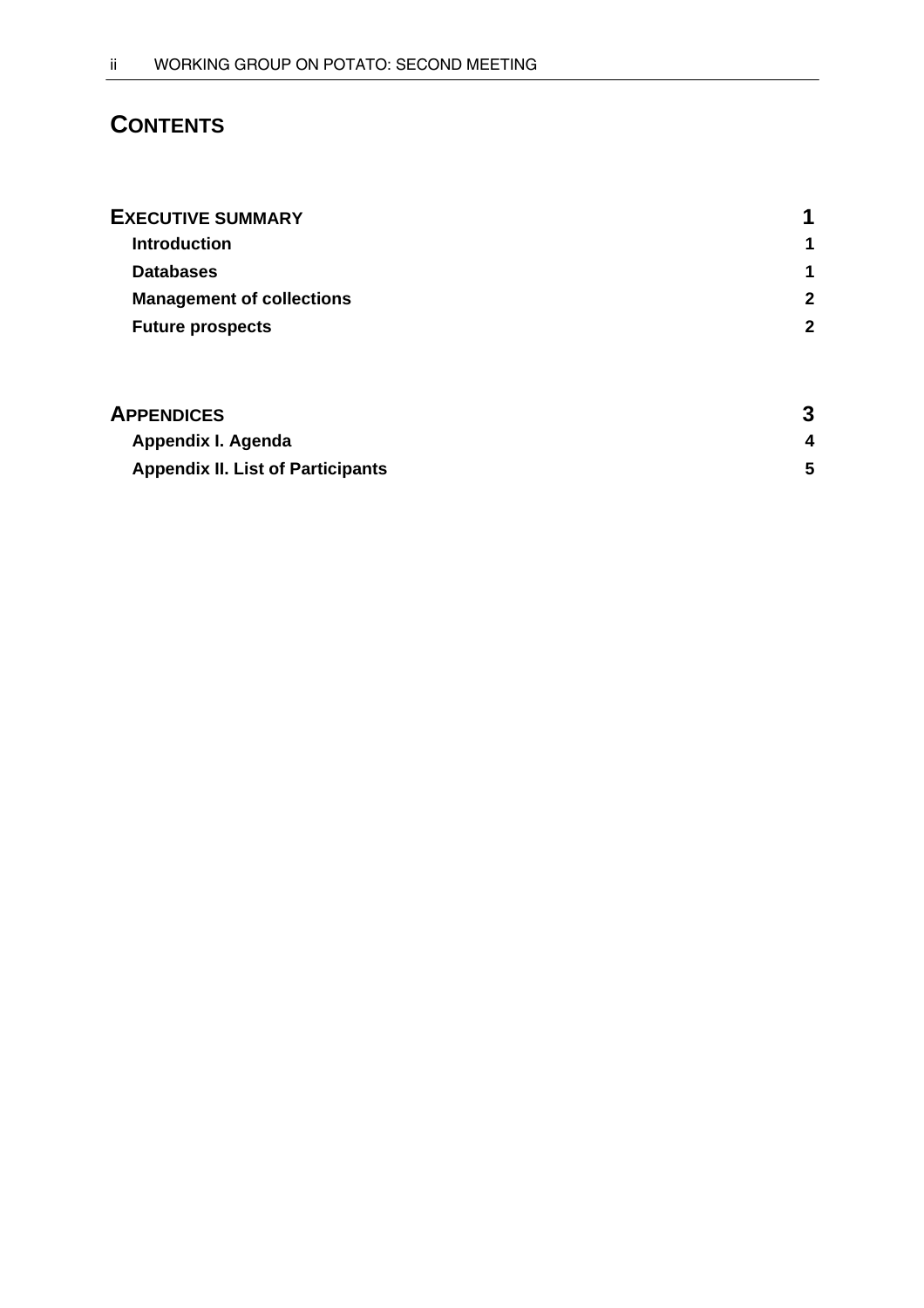# **EXECUTIVE SUMMARY**

### **Introduction**

The second meeting of the ECP/GR Working Group on Potato took place in Hamburg (Germany) on 14 July 2002, between the Second Conference of the Global Initiative on Late Blight (GILB) and the  $15<sup>th</sup>$  Triennial Conference of the European Association for Potato Research (EAPR). The meeting brought together 23 participants from 19 countries. Among the observers were some who represented potato collections in the Ukraine and the Russian Federation, also from a German breeding company which represented the German Federation of Private Plant Breeders (GFP) and the International Association of Plant Breeders (ASSINSEL), and another from the US Potato Genebank, a member of the Association of Potato Intergenebank Collaborators (APIC). The representatives from Cyprus, Slovakia and Slovenia were participating for the first time. Most of the participants gave short presentations about their activities in the field of potato genetic resources.

### **Databases**

The common database on clonal potato stocks, developed and maintained by the Scottish Agricultural Science Agency (SASA), holds over 11 600 records covering about 4000 cultivars and 1400 breeding lines. It has been made searchable on-line at http://www.europotato.org/. The next step will be to include the data from the East European potato collections. Guidelines for variety maintenance were proposed.

 The use of the European Cultivated Potato Database (ECPD) has been monitored monthly since November 2001. Visitors from 20 countries have used the database. The number of visitors/month is presented in Fig. 1.

 The common database on wild and primitive potato species, established by CGN, contains 11 842 records covering 9582 distinct accessions which are maintained in Germany, the Netherlands, the United Kingdom, the Russian Federation, the Czech Republic, Hungary and Poland. This material is mainly maintained in the form of true seed. The database is downloadable from http://www.genebank.nl/eupotato/.



**Fig. 1.** Number of visitors to the ECPD Web site (Nov. 2001-April 2002).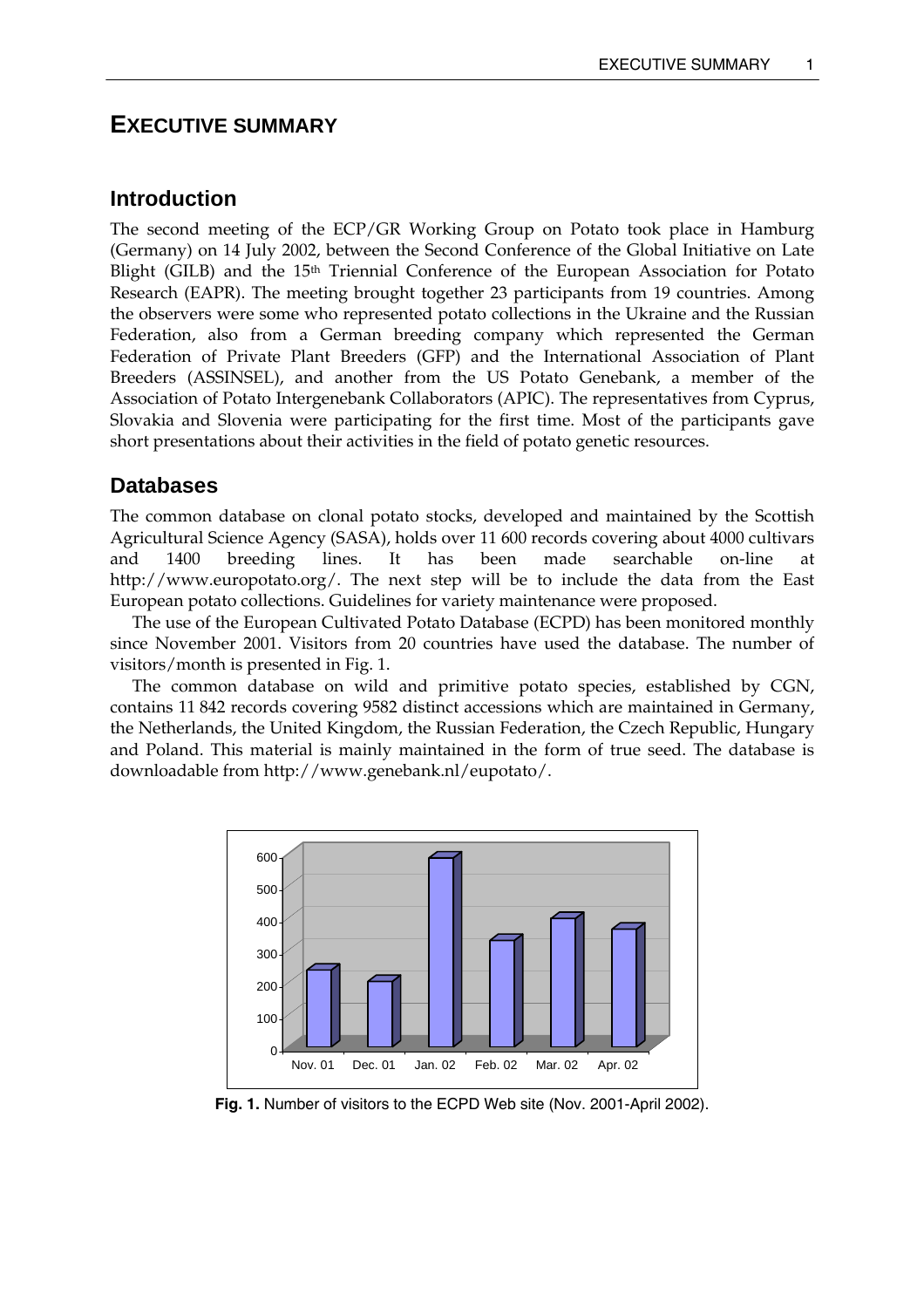### **Management of collections**

An important issue for the Working Group has been to develop methods for the sharing of responsibilities in the conservation of clonal stocks. This would allow reductions in the costs of virus cleaning, characterization and conservation of potato. At the 2002 meeting it was decided that a core European potato variety collection will be established. Representatives within each country will therefore make a selection of their national varieties to be included in the core collection. The criteria for selection will be cultural value, valuable traits, (past) area of cultivation and genetic diversity. However, development of the mechanisms for sharing responsibilities will continue through discussions within the WG.

 Within the European Wild Potato Database (EWPD), which includes native Andean cultivars, an extensive exercise to search for duplicates has been carried out. Table 1 shows the number of overlaps between genebanks. The genebanks listed in this table hold a total of 11 842 accessions from which 424 have been identified as duplicates, so we now estimate that there are 11 418 within-genebank distinct accessions. The number of distinct accessions within Europe is 9582, of which 8108 are being maintained by only one of the genebanks in Europe. Within Europe, the proportion of probable redundant accessions is 19%. This emphasizes the importance of continuing cooperation between genebanks holding germplasm of wild potatoes in order to rationalize the collections.

| Genebank     | <b>Distinct</b><br>accessions<br>(within<br>genebank) | <b>CGN</b> | <b>CPC</b> | <b>GLKS</b> | <b>VIR</b> | Czech<br>Republic | Hungary | Poland | Unique within<br><b>Europe</b> |
|--------------|-------------------------------------------------------|------------|------------|-------------|------------|-------------------|---------|--------|--------------------------------|
| <b>CGN</b>   | 2681                                                  |            | 174        | 414         | 635        | 36                |         | 12     | 1718                           |
| <b>CPC</b>   | 1389                                                  | 174        |            | 355         | 262        | 5                 |         | 4      | 801                            |
| <b>GLKS</b>  | 2819                                                  | 414        | 355        |             | 290        | 11                |         | ⇁      | 2034                           |
| <b>VIR</b>   | 4433                                                  | 635        | 262        | 290         |            | 18                |         | 12     | 3514                           |
| $CZE^*$      | 63                                                    | 36         | 5          | 11          | 18         |                   |         | 2      | 25                             |
| <b>HUN</b>   | 6                                                     |            |            |             |            |                   |         |        | 5                              |
| <b>POL</b>   | 27                                                    | 12         | 4          | ⇁           | 12         | $\overline{2}$    |         |        | 11                             |
| <b>Total</b> | 11418                                                 |            |            |             |            |                   |         |        | 8108                           |

**Table 1.** Number of overlaps between genebanks for the within-genebank distinct accessions

In the Czech Republic 153 additional clones originating from the same populations are available, which for the time being are not included in the common database.

Acronyms used in the table:

CGN = Centre for Genetic Resources, the Netherlands

CPC = Commonwealth Potato Collection

GLKS = Groß Lüsewitzer Kartoffel - Sortimente des IPK (Potato Collection of IPK in Groß Lüsewitz)

VIR = N.I. Vavilov Research Institute of Plant Industry, St. Petersburg

### **Future prospects**

The ECP/GR Working Group on Potato proposes to meet again in connection with the  $16<sup>th</sup>$ triennial EAPR meeting in Bilbao, Spain 2005. The third meeting of the WG will allow us to make major improvements in the rationalization of costly conservation of potatoes in Europe.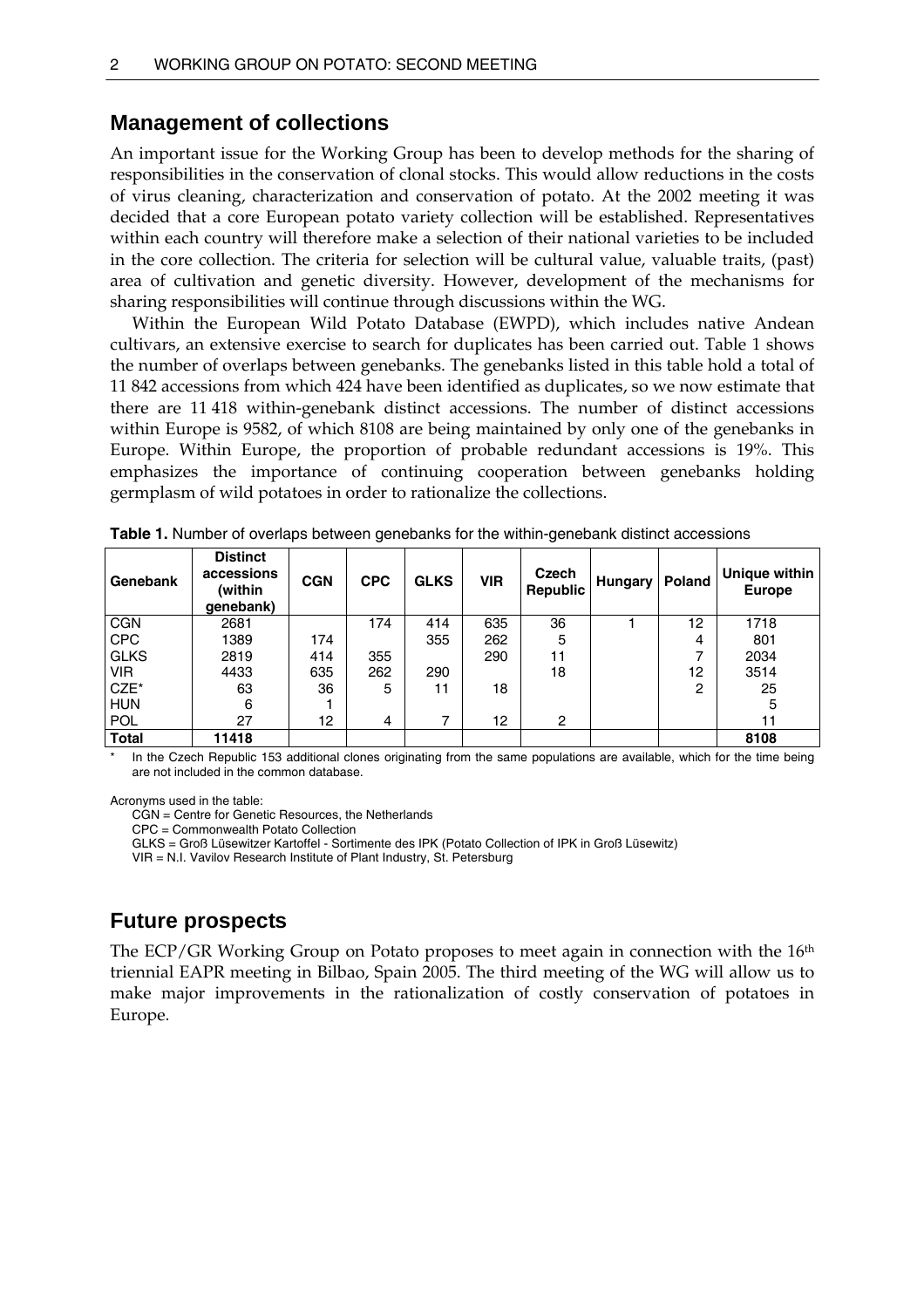# **APPENDICES**

| Appendix I. Agenda                       |    |
|------------------------------------------|----|
| <b>Appendix II. List of Participants</b> | 5. |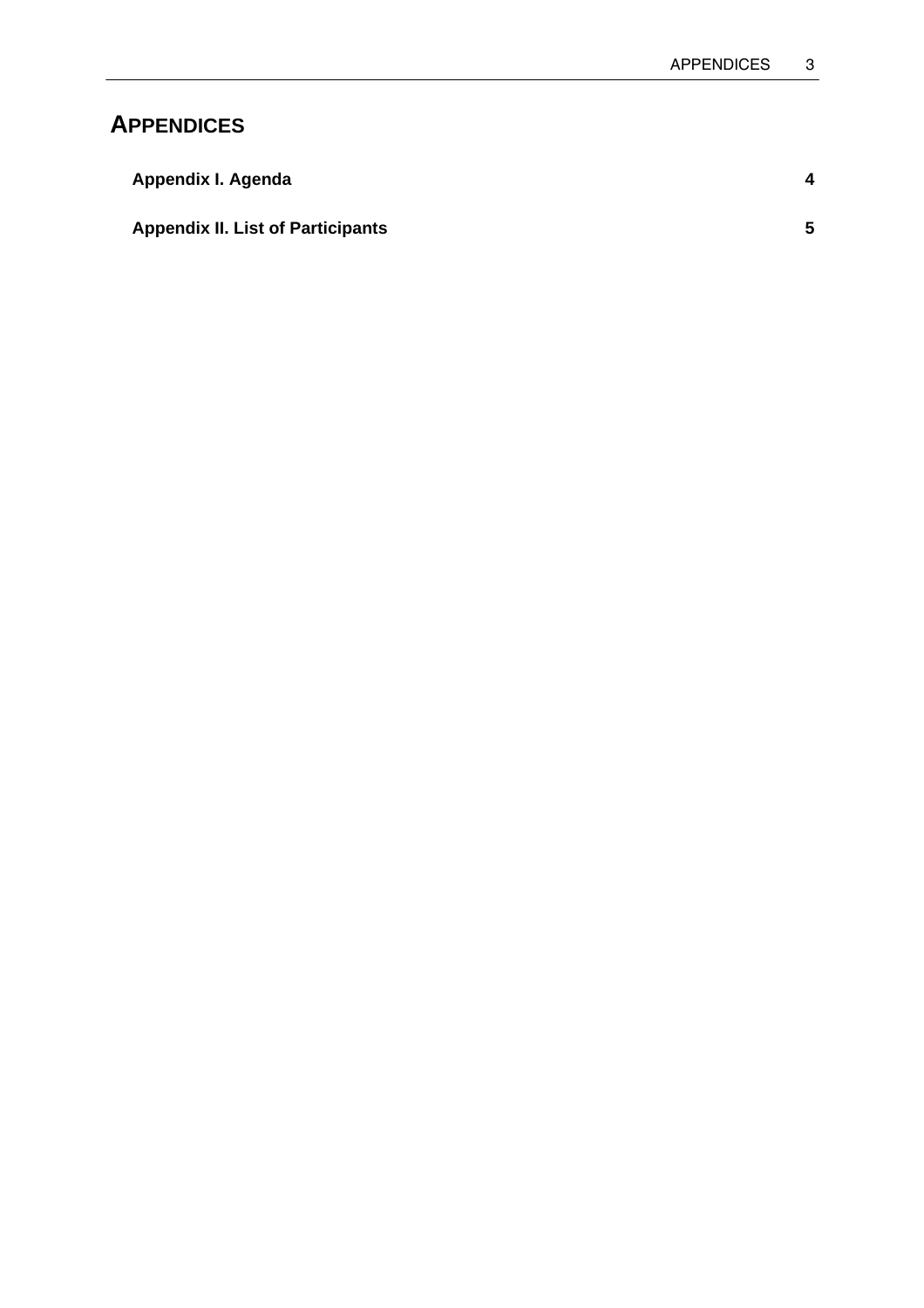# **Appendix I. Agenda**

## *Second Meeting of the ECP/GR Working Group on Potato 14 July 2002, Hamburg, Germany*

### **Saturday 13 July**

Arrival of participants

#### **Sunday 14 July**

| <b>Time</b>     | <b>Topics</b>                                                                      |
|-----------------|------------------------------------------------------------------------------------|
| $09:00 - 09:20$ | Introduction                                                                       |
|                 | Opening of the meeting, welcome                                                    |
|                 | Introduction of the participants                                                   |
| $09:20 - 09:45$ | <b>ECP/GR</b><br>$\bullet$                                                         |
|                 | General briefing on behalf of ECP/GR (R. Hoekstra, 10 min)                         |
|                 | Report of the Working Group Chair (R. Hoekstra, 10 min)                            |
|                 | <b>Discussion</b>                                                                  |
| 09:45-10:30     | Brief update on status of national collections (5-10 minutes/country)<br>$\bullet$ |
| 10:30-11:00     | Coffee break                                                                       |
| 11:00-11:30     | Brief update on status of national collections (continued)                         |
| 11:30-12:40     | On-going activities and needs<br>$\bullet$                                         |
|                 | Conservation and regeneration standards<br>$\overline{\phantom{0}}$                |
|                 | Identification of redundancies                                                     |
|                 | Regeneration needs (emergency?) germinability loss (true seed)                     |
|                 | phytosanitary status (clones/true seed)                                            |
|                 | Conservation responsibilities                                                      |
|                 | Safety-duplication                                                                 |
|                 | <b>Discussion</b>                                                                  |
| $12:30 - 14:00$ | Lunch                                                                              |
| $14:00 - 14:45$ | Documentation<br>$\bullet$                                                         |
|                 | Updating central databases                                                         |
|                 | Identification of duplicates/synonyms                                              |
|                 | Identification of unique material                                                  |
|                 | Access through Internet                                                            |
|                 | <b>Discussion</b>                                                                  |
| $14:45 - 15:30$ | Characterization/evaluation                                                        |
|                 | Disease resistance                                                                 |
|                 | Quality traits                                                                     |
|                 | On-farm characterization<br>$\overline{\phantom{0}}$                               |
| $15:30 - 16:00$ | Coffee break                                                                       |
| $16:00 - 16:30$ | Collaboration with other regions/networks/projects<br>$\bullet$                    |
| $16:30 - 17:00$ | Other research activities<br>$\bullet$                                             |
| $17.00 - 18.00$ | • Other items, approval of the workplan and recommendations                        |
|                 | Selection of a new Chair of the Working Group<br>$\bullet$                         |
|                 |                                                                                    |
|                 | Closure of the meeting                                                             |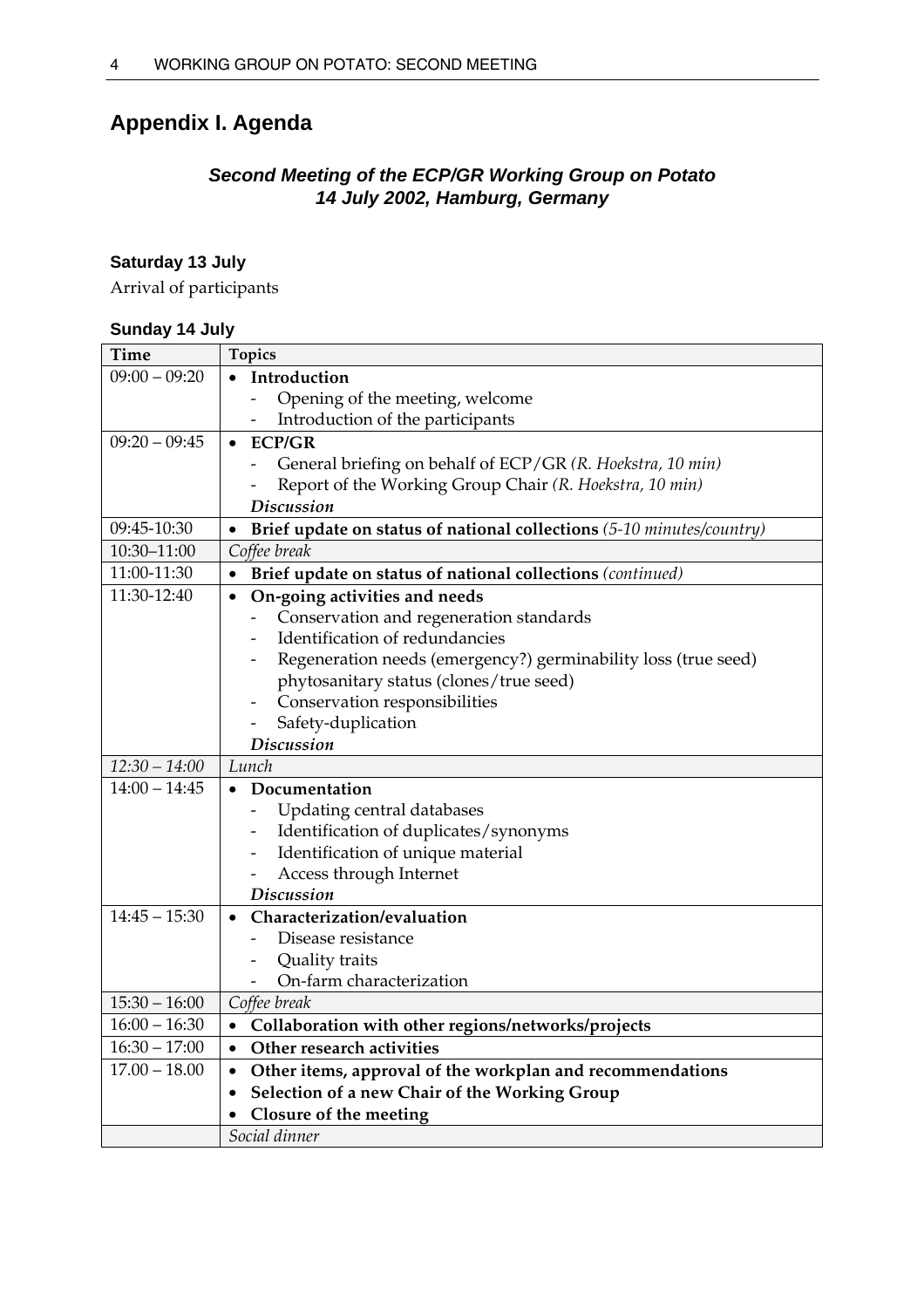# **Appendix II. List of Participants**

*Note: The composition of the Working Group is subject to changes. The latest update can be found on the Potato Working Group Web page (http://www.ipgri.cgiar.org/networks/ecpgr/Contacts/ecpgr\_wgpo.asp).* 

#### **Chair**

Roel Hoekstra Plant Research International Centre for Genetic Resources, the Netherlands (CGN) PO Box 16 6700 AA Wageningen **The Netherlands**  Tel: (31-317) 477077 Fax: (31-317) 423110 Email: roel.hoekstra@wur.nl

#### **Working Group Members**

Christoph Schauer *(On behalf of Beate Koller)*  ARCHE NOAH, Gesellschaft zur Erhaltung der Kulturpflanzenvielfalt und deren Entwicklung Obere Strasse 40 3553 Schloss Schiltern **Austria**  Tel: (43-2734) 8626/10 Fax: (43-2734) 8627 Email1: cristoph.schauer@utanet.at Email2: info@arche-noah.at

Jean-Louis Rolot Agricultural Research Centre of Gembloux Animal Production and Farming Systems 100, rue de Serpont 6800 Libramont **Belgium**  Tel: (32-61) 231016/231010 Fax: (32-61) 231028 Email: rolot@cragx.fgov.be

Sophocles Gregoriou Agricultural Research Institute PO Box 22016 1516 Nicosia **Cyprus**  Tel: (357-22) 403211 Fax: (357-22) 316770 Email: sofocles@arinet.ari.gov.cy

Jaroslava Domkárová Potato Research Institute Havlíčkův Brod Ltd. Dobrovského 2366 580 01 Havlíčkův Brod **Czech Republic**  Tel: (420) 569 466212 Fax: (420) 569 461578 Email: domkarova@vubhb.cz

Katrin Kotkas Plant Biotechnological Research Centre EVIKA Estonian Agricultural University (EAU) Teaduse 6a 75501 Saku, Harjumaa **Estonia**  Tel: (372-60) 41484 Fax: (372-60) 41136 Email: Katrin.kotkas.002@mail.ee

Daniel Ellissèche INRA, Amélioration de la Pomme de terre Domaine de Kéraiber 29260 Ploudaniel **France**  Tel: (33) 229 626311 Fax: (33) 229 626330 Email: Daniel.Ellisseche@rennes.inra.fr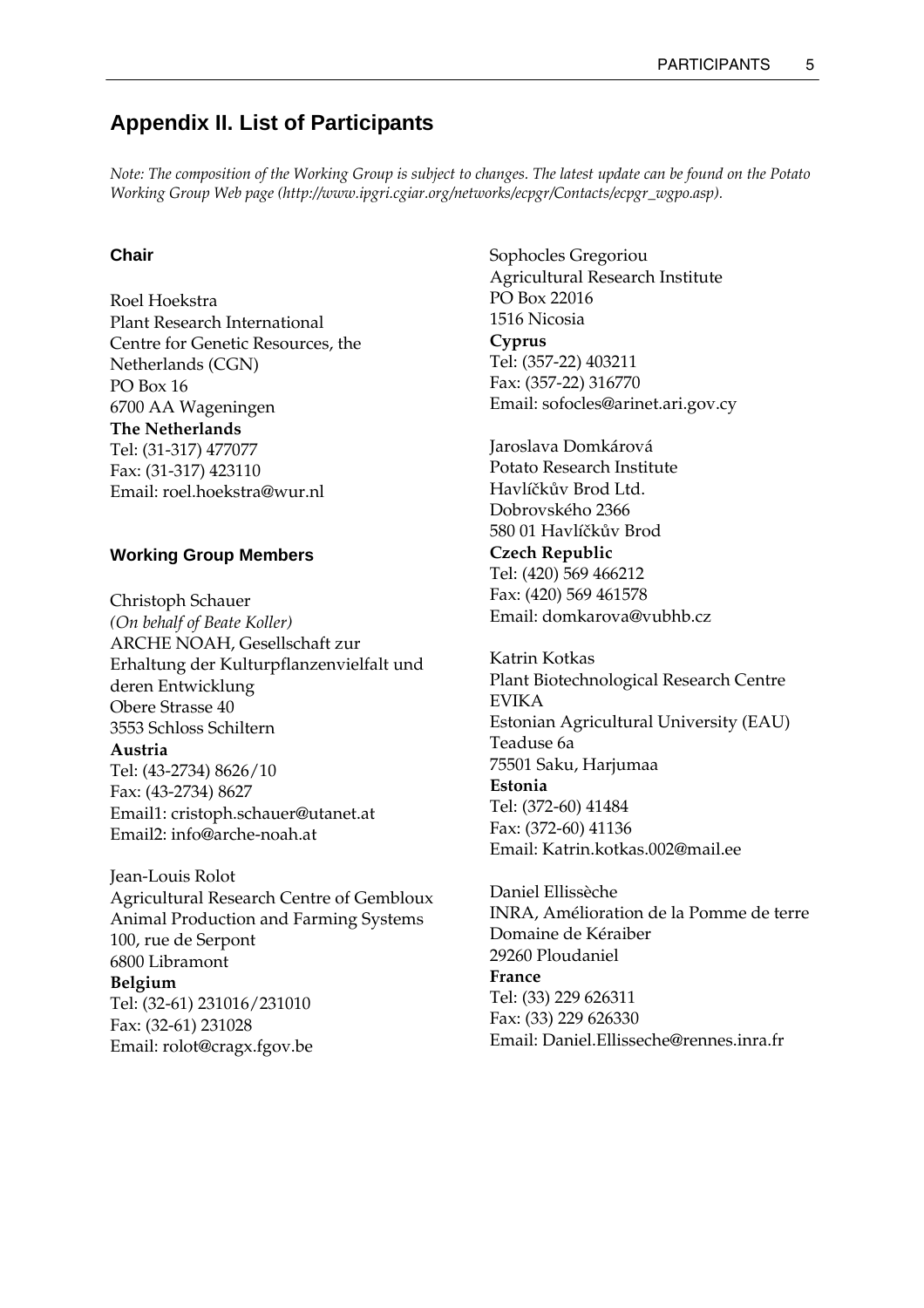Martin Geibel<sup>1</sup> Institute of Plant Genetics and Crop Plant Research (IPK) External Station North Parkweg 1 18190 Groß Lüsewitz **Germany** 

Henry W. Kehoe Plant Breeding Department, Teagasc Oak Park Research Centre Carlow **Ireland**  Tel: (353-503) 70224/00 Fax: (353-503) 42423 Email: hkehoe@oakpark.teagasc.ie

Domenico Carputo *(On behalf of Luigi Frusciante)*  Dipartimento di Scienze Agronomiche e Genetica Vegetale Università degli Studi di Napoli "Federico II" Via Università 100 80055 Portici (NA) **Italy**  Tel: (39) 081 7885425 Fax: (39) 081 7753579

Lars Buch *Representing the Nordic Countries Temporarily replacing Karl Tolstrup*  Danish Potato Breeding Foundation Grindstedvej 55 7184 Vandel Denmark Tel: (45-75) 885533 Fax: (45-75) 885615 Email: lb@lkfvandel.dk

Email: fruscian@cds.unina.it

Merja Veteläinen 2 *Representing the Nordic Countries*  Nordic Gene Bank PO Box 41 23053 Alnarp Sweden

Jerzy Lewosz Plant Breeding and Acclimatization Institute (IHAR) 76009 Bonin **Poland**  Tel: (48-94) 3423031 Fax: (48-94) 3427028 Email: iziem@man.koszalin.pl

Kvetoslava Foriseková VSUZ - Potato Research and Breeding Institute Popradská 518 05952 Velká Lomnica **Slovakia**  Email: forisek@sinet.sk

Enrique Ritter Azpitarte Neiker Centro Arcaute Granja Modelo de Arcaute (Alava) Apdo. 46 01080 Vitoria-Gasteiz **Spain**  Tel: (34-945) 281422/121381 Fax: (34-945) 281422 Email: eritter@neiker.net

 MTT Agrifood Research Finland North Ostrobothnia Reserch Station Tutkimusasemantie 15 92400 Ruukki Finland Tel: (358-8) 2708 4527 Fax: (358-8) 2708 4599 Email: merja.vetelainen@mtt.fi

2 Current address:

 $\overline{a}$ 

Current address: Hörnchenweg 4, 01328 Dresden, Germany Tel: (49-351) 2618498 Email: martingeibel@aol.com

 $\overline{a}$